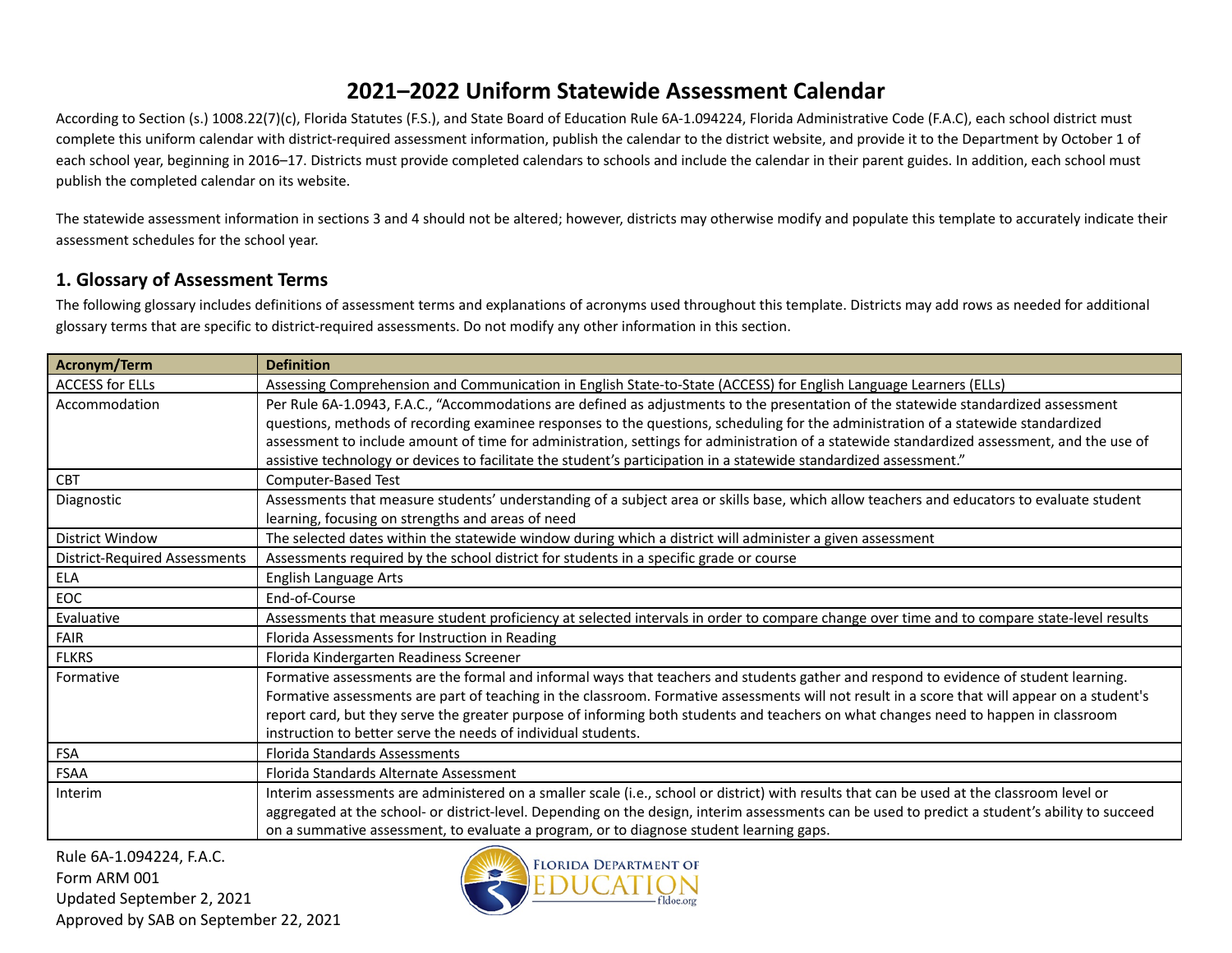| <b>NAEP</b>                | National Assessment of Educational Progress                                                                                                              |
|----------------------------|----------------------------------------------------------------------------------------------------------------------------------------------------------|
| <b>NGSSS</b>               | Next Generation Sunshine State Standards                                                                                                                 |
| <b>PBT</b>                 | Paper-Based Test                                                                                                                                         |
| <b>Progress Monitoring</b> | Process used to determine whether a student's academic performance is improving, at what rate it is improving, and how effective instruction<br>has been |
| PSAT/NMSQT                 | Preliminary SAT/National Merit Scholarship Qualifying Test                                                                                               |
| Summative                  | Assessments that evaluate student mastery of Florida's academic standards at or near the conclusion of the course of instruction                         |
| Statewide, Standardized    | All assessments required by s. 1008.22, F.S.                                                                                                             |
| Assessments                |                                                                                                                                                          |
| Statewide Window           | The range of dates during which districts and/or schools may choose to administer a given assessment                                                     |
| <b>Testing Time</b>        | The amount of time individual students are each given to respond to test items on each test                                                              |
| <b>VAM</b>                 | A Value-Added Model (VAM) is used by some school districts as part of their educator evaluation system. It is also used in the approval process          |
|                            | for teacher preparation programs, as part of the criteria for teachers to qualify for a financial award under the Florida Best and Brightest             |
|                            | Teacher Scholarship program and as part of the criteria to extend an educator's temporary teaching certificate.                                          |
| <b>VPK</b>                 | Florida's Voluntary Prekindergarten Education Program                                                                                                    |

#### **2. Test, Type, and Purpose/Use**

Add rows as needed to define district-required tests, test type, and their purpose/use in your district. If additional types are added, define applicable types in the glossary. Do not modify any other information in this section.

| <b>Test</b>           | Type                           | <b>Purpose/Required Use</b>                                      | <b>Statutory Authority/Required Use Citation</b> |
|-----------------------|--------------------------------|------------------------------------------------------------------|--------------------------------------------------|
| ACCESS for ELLs $2.0$ | Diagnostic                     | Measure English language acquisition of ELLs                     | s. 1003.56, F.S.                                 |
| Alternate ACCESS for  | Diagnostic                     | Measure English language acquisition of ELLs with significant    | Rule 6A-6.0902, F.A.C.                           |
| <b>ELLS</b>           |                                | cognitive disabilities                                           | Rule 6A-6.09021, F.A.C.                          |
|                       |                                |                                                                  | Rule 6A-6.0903, F.A.C.                           |
| <b>FAIR</b>           | Diagnostic/Progress Monitoring | Provides general estimates of students' reading ability/monitors | s. 1008.25(4), F.S.                              |
|                       |                                | students' progress toward meeting grade-level skills in reading  |                                                  |
| <b>FLKRS</b>          | Diagnostic/Progress Monitoring | Determine readiness for kindergarten; used to calculate VPK      | s. 1002.69, F.S.                                 |
|                       |                                | Provider Kindergarten Readiness Rates                            | Rule 6M-8.601, F.A.C.                            |
| FSA                   | Summative                      | Purpose: Measure student achievement of Florida's academic       |                                                  |
| <b>FSAA</b>           | Summative                      | standards (Florida Standards, Next Generation Sunshine State     |                                                  |
| NGSSS EOC             | Summative                      | Standards)                                                       | s. 1002.38, F.S.                                 |
| Statewide Science     | Summative                      | Required uses: third grade retention; high school standard       | s. 1003.4156, F.S.                               |
| Assessment            |                                | diploma; EOC assessments as 30% of course grade; school grades;  | s. 1003.4282, F.S.                               |
|                       |                                | school improvement rating; district grades; differentiated       | s. 1004.04, F.S.                                 |
|                       |                                | accountability; VAM; scholar designation; Credit Acceleration    | s. 1004.85, F.S.                                 |

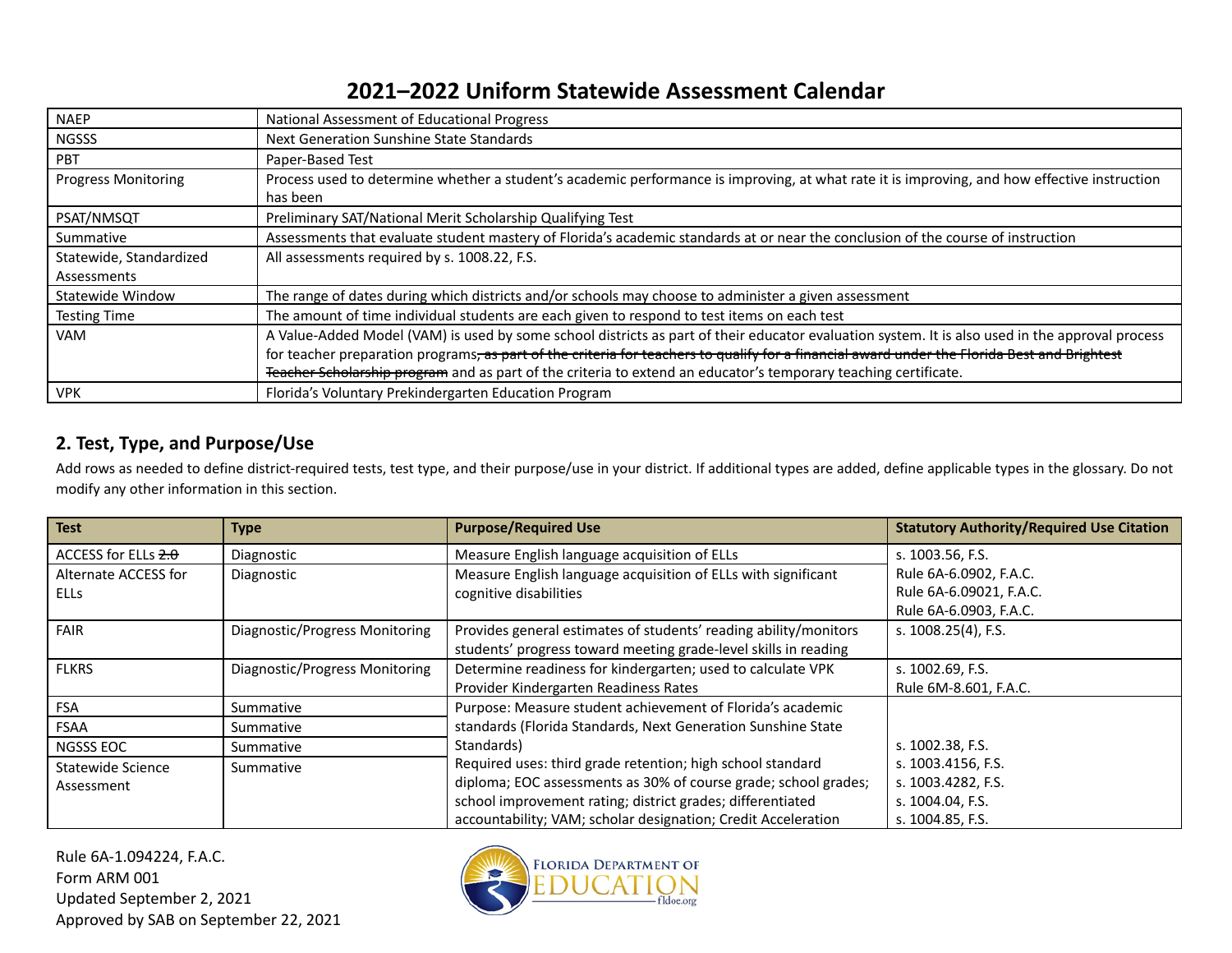|             |            | Program; school improvement plans; school, district, state, and | s. 1008.22, F.S.         |
|-------------|------------|-----------------------------------------------------------------|--------------------------|
|             |            | federal reporting                                               | s. 1008.25, F.S.         |
|             |            |                                                                 | s. 1008.33, F.S.         |
|             |            |                                                                 | s. 1008.34, F.S.         |
|             |            |                                                                 | s. 1008.341, F.S.        |
|             |            |                                                                 | s. 1012.34, F.S.         |
|             |            |                                                                 | s. 1012.56, F.S.         |
|             |            |                                                                 | s. 1012.731, F.S.        |
|             |            |                                                                 | Rule 6A-1.09422, F.A.C.  |
|             |            |                                                                 | Rule 6A-1.094221, F.A.C. |
|             |            |                                                                 | Rule 6A-1.094222, F.A.C. |
|             |            |                                                                 | Rule 6A-1.0943, F.A.C.   |
|             |            |                                                                 | Rule 6A-1.09432, F.A.C.  |
|             |            |                                                                 | Rule 6A-1.09981, F.A.C.  |
|             |            |                                                                 | Rule 6A-1.099811, F.A.C. |
|             |            |                                                                 | Rule 6A-1.099822, F.A.C. |
|             |            |                                                                 | Rule 6A-5.0411, F.A.C.   |
| <b>NAEP</b> | Evaluative | Measure student performance for comparison among state and      | s. 1008.22, F.S.         |
|             |            | national populations over time                                  |                          |
| PreACT      | Summative  | Inform course placement                                         | s. 1007.35, F.S.         |
| PSAT/NMSQT  | Summative  | Inform course placement                                         | s. 1007.35, F.S.         |

#### **3. Required Statewide Assessments**

The following assessments are required for students as indicated in the Students to Be Tested column.

Populate the **District Window** column for each assessment in the table below. Do not modify any other information in this section. When calculating total test time in Section 6, do not include times for assessments indicated by grey rows, which indicate duplicate assessment windows (e.g., EOCs), assessments that take the place of another assessment, or assessments that do not have a specified testing time.

| <b>Assessment</b>           | <b>Students to Be Tested</b>                          | <b>Statewide Window</b>                           | <b>District Window</b>                            | <b>Mode</b>      | <b>Testing Time</b> | <b>Results Expected</b>                     |
|-----------------------------|-------------------------------------------------------|---------------------------------------------------|---------------------------------------------------|------------------|---------------------|---------------------------------------------|
| <b>FLKRS</b>                | Kindergarten                                          | July 12-October 15,<br>2021                       | July 12-October 15,<br>2021                       | CBT <sup>1</sup> | 15-20 minutes       | Immediately<br>following test<br>completion |
| FSAA-Datafolio <sup>4</sup> | Grades 3-10 ELA<br>(Reading & Writing);<br>Grades 3-8 | Collection Period 1:<br>September-October<br>2021 | Collection Period 1:<br>September-October<br>2021 | PBT              | Varies/Untimed      | June 2022                                   |

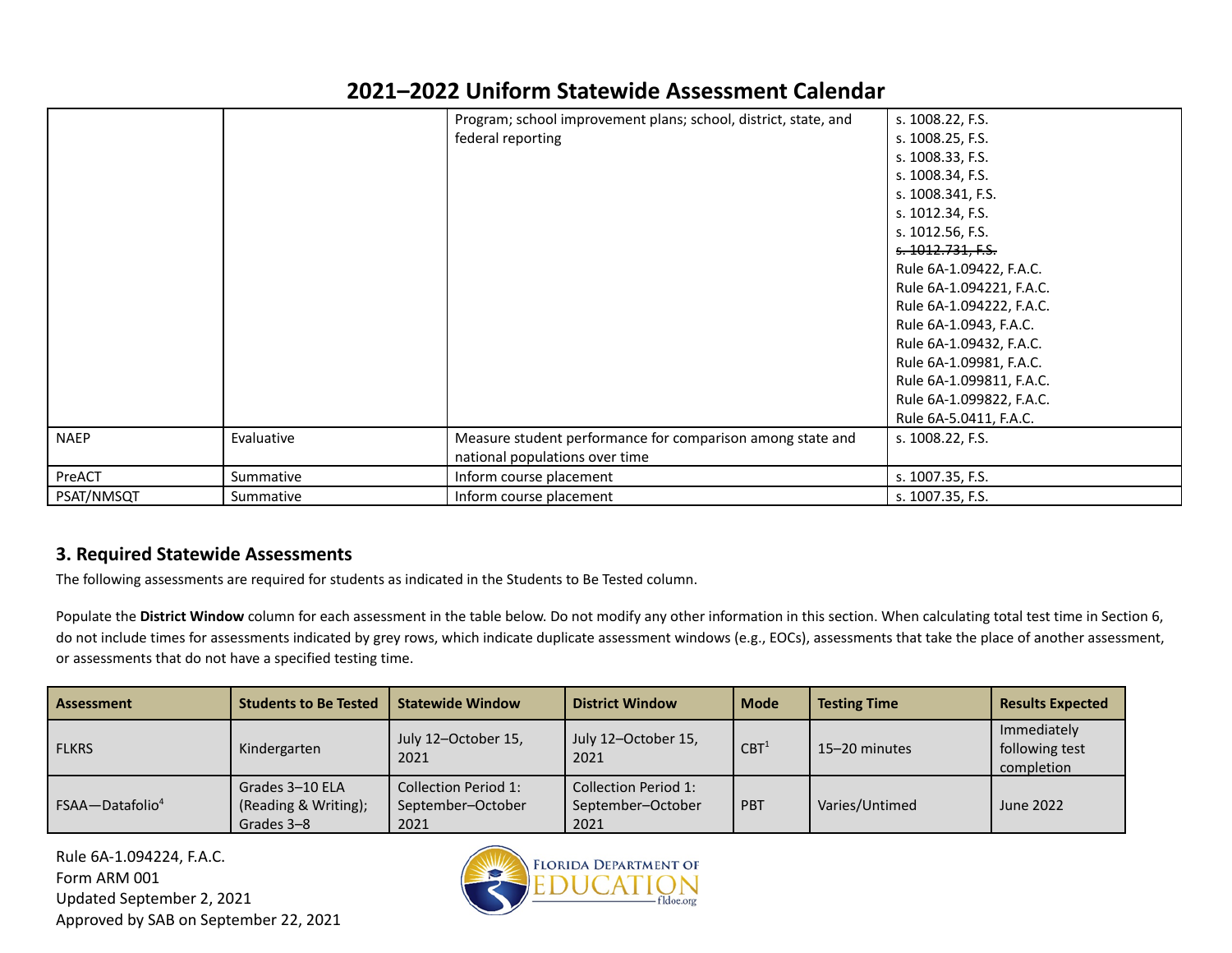|                                                                 | <b>Mathematics; Grades</b><br>5 & 8 Science; and<br>Algebra 1, Biology 1,<br>Civics, Geometry, &<br>U.S. History EOCs                                                   |                                                          |                                                          |                  |                 |                                             |
|-----------------------------------------------------------------|-------------------------------------------------------------------------------------------------------------------------------------------------------------------------|----------------------------------------------------------|----------------------------------------------------------|------------------|-----------------|---------------------------------------------|
| FSA Algebra 1 and<br>Geometry EOC<br>assessments                | Students enrolled in<br>associated courses                                                                                                                              | September 13-October<br>1, 2021                          | September 13-October<br>1,2021                           | CBT <sup>1</sup> | 180 minutes $2$ | October 2021                                |
| NGSSS Biology 1, Civics,<br>and U.S. History EOC<br>assessments | Students enrolled in<br>associated courses                                                                                                                              | September 13-October<br>1,2021                           | September 13-October<br>1,2021                           | CBT <sup>1</sup> | 160 minutes $3$ | October 2021                                |
| Florida Civic Literacy Exam<br>(FCLE)                           | Students enrolled in a<br>U.S. Government<br>course                                                                                                                     | October 25-December<br>17, 2021 (tentative)              | October 25-December<br>17, 2021 (tentative)              | CBT              | 160 minutes     | Immediately<br>following test<br>completion |
| $FSAA - Datafolio4$                                             | Grades 3-10 ELA<br>(Reading & Writing);<br>Grades 3-8<br>Mathematics; Grades<br>5 & 8 Science; and<br>Algebra 1, Biology 1,<br>Civics, Geometry, &<br>U.S. History EOCs | <b>Collection Period 2:</b><br>November-December<br>2021 | <b>Collection Period 2:</b><br>November-December<br>2021 | <b>PBT</b>       | Varies/Untimed  | June 2022                                   |
| FSA Algebra 1 and<br><b>Geometry EOC</b><br>assessments         | Students enrolled in<br>associated courses                                                                                                                              | November<br>29-December 17, 2021                         | November<br>29-December 17, 2021                         | CBT <sup>1</sup> | 180 minutes $2$ | January 2022                                |
| NGSSS Biology 1, Civics,<br>and U.S. History EOC<br>assessments | Students enrolled in<br>associated courses                                                                                                                              | November<br>29-December 17, 2021                         | November<br>29-December 17, 2021                         | CBT <sup>1</sup> | 160 minutes $3$ | January 2022                                |
| FSAA-Datafolio <sup>4</sup>                                     | Grades 3-10 ELA<br>(Reading & Writing);<br>Grades 3-8<br>Mathematics; Grades<br>5 & 8 Science; and<br>Algebra 1, Biology 1,<br>Civics, Geometry, &<br>U.S. History EOCs | <b>Collection Period 3:</b><br>March-April 2022          | <b>Collection Period 3:</b><br>March-April 2022          | PBT              | Varies/Untimed  | <b>June 2022</b>                            |
| FSAA-Performance Task <sup>5</sup>                              | Grades 3-8 ELA &<br>Mathematics; Grades                                                                                                                                 | February 28-April 15,<br>2022                            | February 28-April 15,<br>2022                            | PBT              | Varies/Untimed  | <b>June 2022</b>                            |

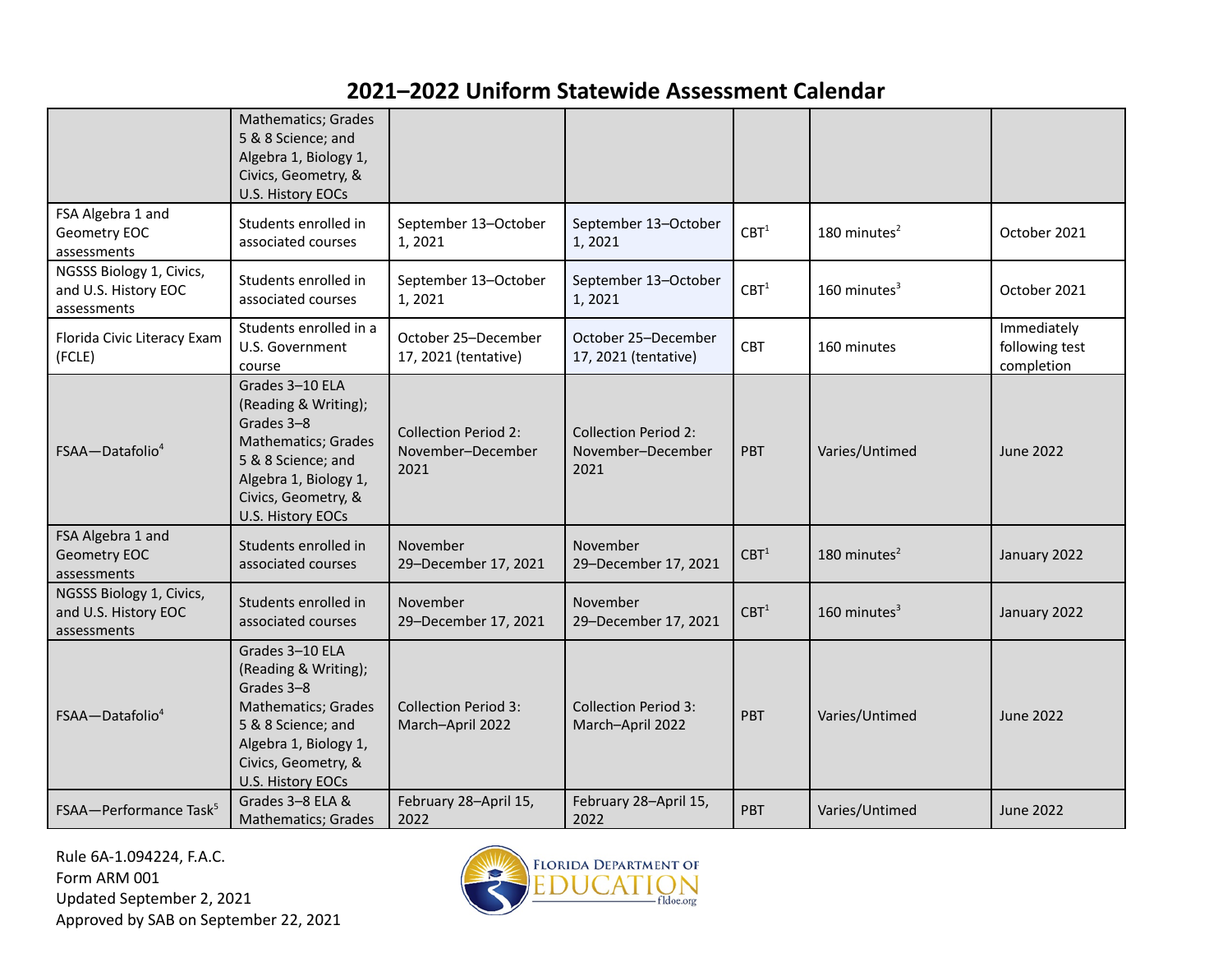|                                    | 4-8 Writing; Grades 5<br>& 8 Science; and<br><b>Civics EOC</b>                                                            |                                         |                            |                  |                                                                                      |                                             |
|------------------------------------|---------------------------------------------------------------------------------------------------------------------------|-----------------------------------------|----------------------------|------------------|--------------------------------------------------------------------------------------|---------------------------------------------|
| ACT <sup>6</sup>                   | Grade 11 students in<br>districts that selected<br>ACT                                                                    | March 1, March 29, or<br>April 19, 2022 | N/A                        | <b>CBT</b>       | 175 minutes                                                                          | 3-8 weeks after<br>test<br>administration   |
| SAT <sup>6</sup>                   | Grade 11 students in<br>districts that selected<br>SAT                                                                    | March 2 or April 13,<br>2022            | March 2, 2022              | <b>CBT</b>       | 180 minutes                                                                          | 2-4 weeks after<br>test<br>administration   |
| FSAA-Performance Task <sup>5</sup> | Grades 9 & 10 ELA;<br>Grades 9 & 10<br>Writing; and Algebra<br>1, Biology 1,<br>Geometry, and U.S.<br><b>History EOCs</b> | March 14-April 29, 2022                 | March 14-April 29,<br>2022 | <b>PBT</b>       | Varies/Untimed                                                                       | <b>June 2022</b>                            |
| FSA ELA - Reading                  | Grade 3                                                                                                                   | April 4-15, 2022                        | April 4-15, 2022           | PBT              | 160 minutes                                                                          | May 2022                                    |
| FSA ELA - Writing                  | Grades 4-6                                                                                                                | April 4-15, 2022                        | April 4-15, 2022           | PBT              | 120 minutes                                                                          | June 2022                                   |
| FSA ELA - Writing                  | Grades 7-10                                                                                                               | April 4-15, 2022                        | April 4-15, 2022           | CBT <sup>1</sup> | 120 minutes                                                                          | <b>June 2022</b>                            |
| <b>FCLE</b>                        | Students enrolled in a<br>U.S. Government<br>course                                                                       | April 11-May 27, 2022<br>(tentative)    | N/A                        | CBT <sup>1</sup> | 160 minutes                                                                          | Immediately<br>following test<br>completion |
| FSA ELA - Reading                  | Grades 4-6                                                                                                                | May 2-13, 2022                          | May 2-13, 2022             | PBT              | Grades 4-5 Reading: 160<br>minutes<br>Grade 6 Reading: 170<br>minutes                | <b>June 2022</b>                            |
| <b>FSA Mathematics</b>             | Grades 3-6                                                                                                                | May 2-13, 2022                          | May 2-13, 2022             | PBT              | Grades 3-5 Mathematics:<br>160 minutes<br><b>Grade 6 Mathematics:</b><br>180 minutes | <b>June 2022</b>                            |
| FSA ELA - Reading                  | Grades 7-10                                                                                                               | May 2-27, 2022                          | May 2-27, 2022             | CBT <sup>1</sup> | Grades 7-8 Reading: 170<br>minutes<br>Grades 9-10 Reading: 180<br>minutes            | <b>June 2022</b>                            |
| <b>FSA Mathematics</b>             | Grades 7 and 8                                                                                                            | May 2-27, 2022                          | May 2-27, 2022             | CBT <sup>1</sup> | 180 minutes                                                                          | <b>June 2022</b>                            |

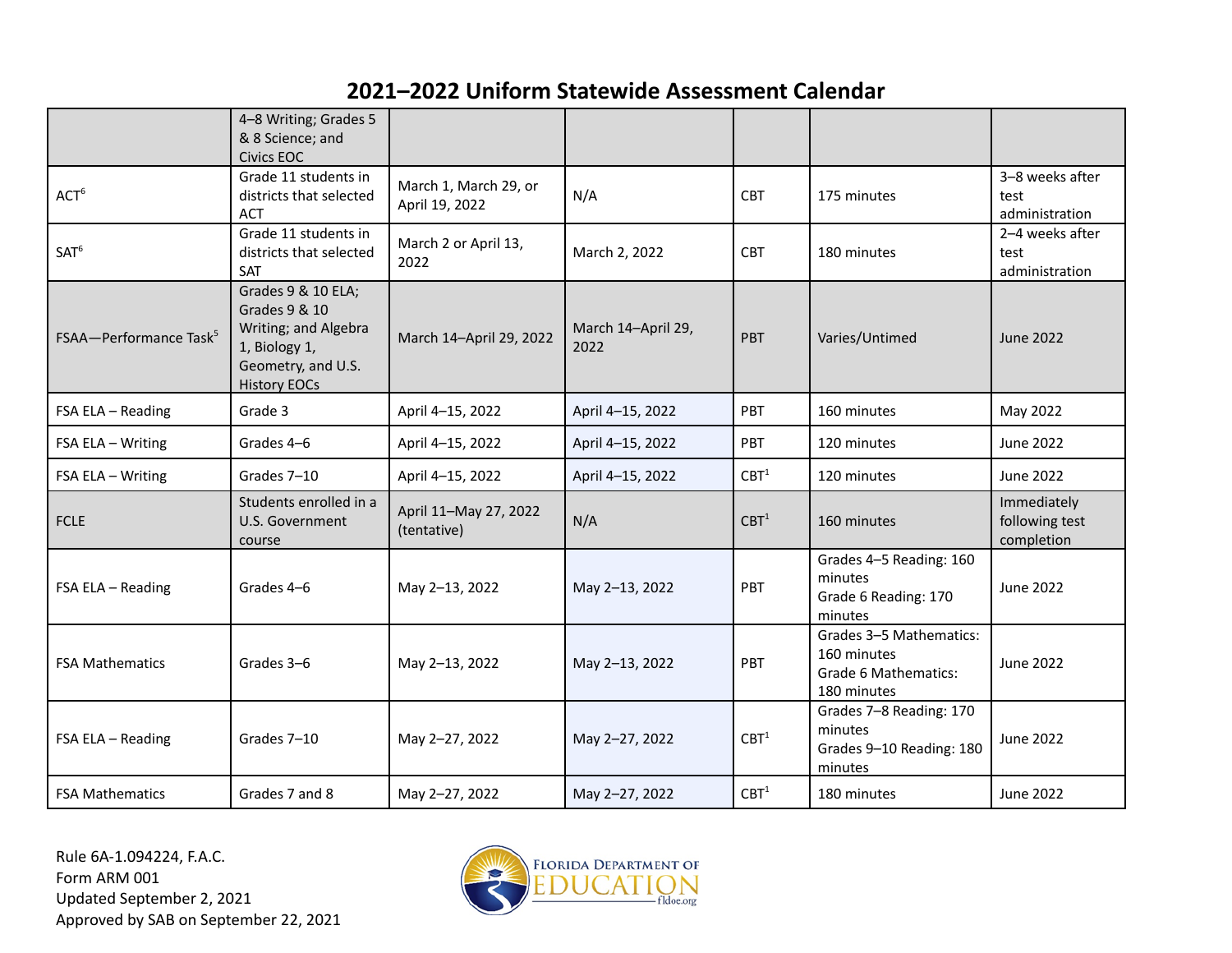| FSA Algebra 1 and<br>Geometry EOC<br>assessments                | Students enrolled in<br>associated courses | May 2-27, 2022   | May 2-27, 2022   | CBT <sup>1</sup> | 180 minutes $2$ | June 2022   |
|-----------------------------------------------------------------|--------------------------------------------|------------------|------------------|------------------|-----------------|-------------|
| NGSSS Biology 1, Civics,<br>and U.S. History EOC<br>assessments | Students enrolled in<br>associated courses | May 2-27, 2022   | May 2-27, 2022   | CBT <sup>1</sup> | 160 minutes $3$ | June 2022   |
| <b>NGSSS Statewide Science</b><br>Assessment                    | Grades 5 and 8                             | May 9-20, 2022   | May 9-20, 2022   | <b>PBT</b>       | 160 minutes     | June 2022   |
| FSA Algebra 1 and<br>Geometry EOC<br>assessments                | Students enrolled in<br>associated courses | July 11-22, 2022 | July 11-22, 2022 | CBT <sup>1</sup> | 180 minutes $2$ | August 2022 |
| NGSSS Biology 1, Civics,<br>and U.S. History EOC<br>assessments | Students enrolled in<br>associated courses | July 11-22, 2022 | July 11-22, 2022 | CBT <sup>1</sup> | 160 minutes $3$ | August 2022 |

<sup>1</sup> Paper-based accommodations (e.g., regular print, large print, braille, one-item-per-page) for computer-based tests are available to eligible students if indicated as an accommodation on an IEP or Section 504 plan.

<sup>2</sup> Any student taking an FSA EOC assessment who has not completed a session by the end of the allotted time may continue working up to half the length of a typical school day.

<sup>3</sup> Any student taking an NGSSS EOC assessment who has not completed the session by the end of the allotted time may continue working; however, testing must be completed within the same school day.

<sup>4</sup> The FSAA—Datafolio is designed for students with significant cognitive disabilities for whom participation in the general statewide assessment or the FSAA—Performance Task is inappropriate, even with accommodations. <sup>5</sup> The FSAA—Performance Task is designed for students with significant cognitive disabilities for whom participation in the general statewide assessment is inappropriate, even with accommodations.

<sup>6</sup> Each district must choose to administer *either* the ACT or SAT. Complete the row for the assessment chosen by your district and then change the background for the assessment not chosen to gray and leave the district window cell blank.

#### **4. Statewide Assessments for SELECT Students**

The following assessments are only intended for selected students/students in certain sub-groups. Populate the **District Window** column for the assessments in the table below. If an assessment is not being administered in your district, indicate "N/A" in the District Window column. Do not modify any other information in this section.

Because the tests included in this section are not administered to all students or, in some cases, are optional for students, the testing time for these tests should not be included in the total testing time calculated in Section 6.

| Assessment  | <b>Applicable Students<sup>4</sup></b> | Statewide Window                                       | District Window                                           | <b>Mode</b>      | <b>Testing Time</b> | <b>Results Expected</b>                |
|-------------|----------------------------------------|--------------------------------------------------------|-----------------------------------------------------------|------------------|---------------------|----------------------------------------|
| <b>FAIR</b> | Grades 3-12                            | Assessment Period (AP) 1:<br>August 2-November 5, 2021 | Assessment Period<br>(AP) 1: August<br>2-November 5, 2021 | CBT <sup>1</sup> | 45 minutes          | 1 week after                           |
| PreACT      | Grade 10                               | September-December 2021                                | N/A                                                       | PBT              | 150 minutes         | Approximately 2<br>weeks after testing |

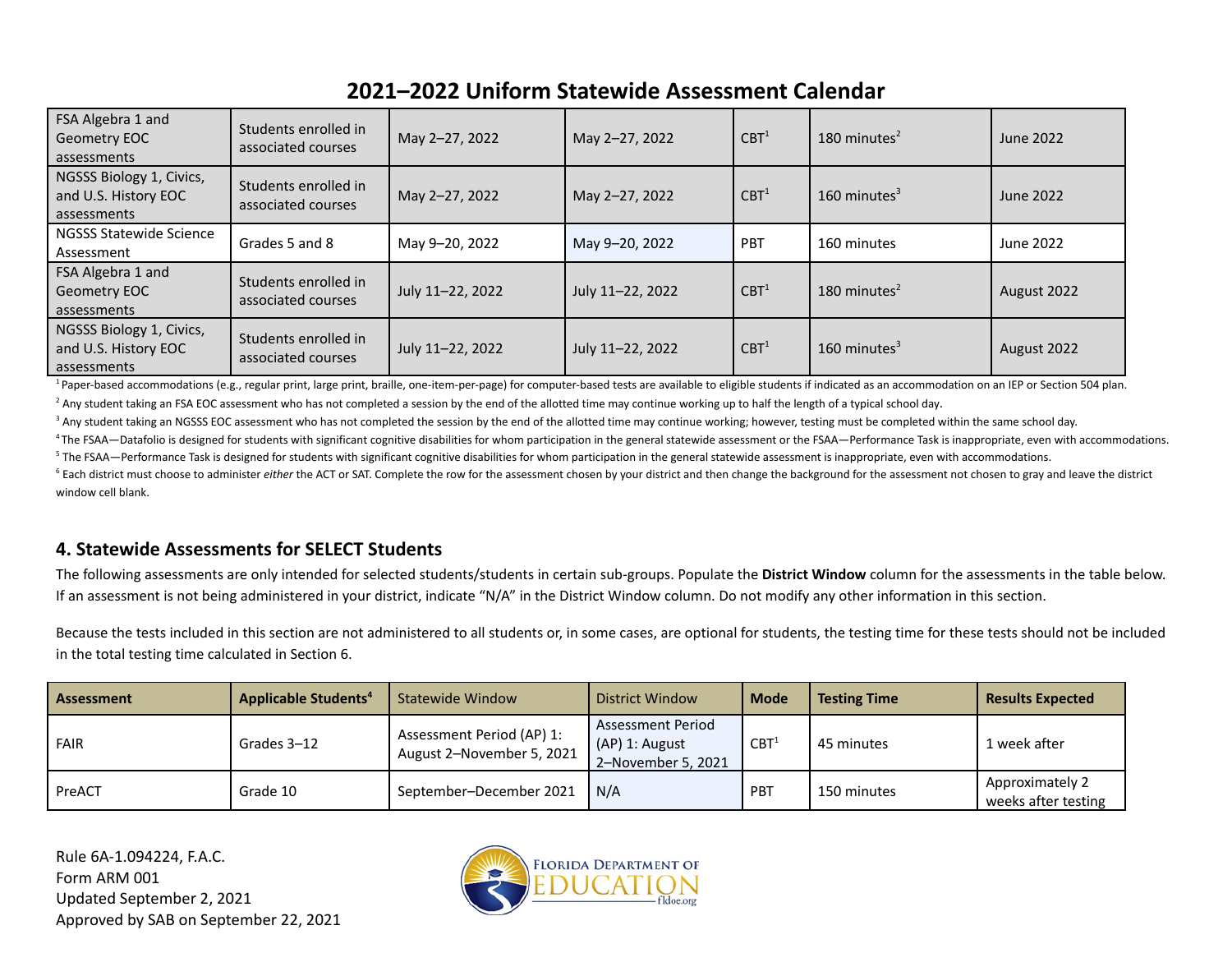| ELA Grade 10 Retake -<br>Writing                                               |                                                                                                                | September 13-October 1,<br>N/A<br>2021       |                                                 | CBT <sup>1</sup> | 120 minutes $2$                                                                                | December 2021 |
|--------------------------------------------------------------------------------|----------------------------------------------------------------------------------------------------------------|----------------------------------------------|-------------------------------------------------|------------------|------------------------------------------------------------------------------------------------|---------------|
| ELA Grade 10 Retake -<br>Reading                                               |                                                                                                                | September 13-October 1,<br>2021              | N/A                                             | CBT <sup>1</sup> | 180 minutes <sup>2</sup>                                                                       | December 2021 |
| FSAA-Performance Task <sup>6</sup><br>Grade 10 ELA and<br>Algebra 1 EOC Makeup |                                                                                                                | September 27-October 15,<br>2021             | N/A                                             | PBT              | Varies/Untimed                                                                                 | December 2021 |
| PSAT/NMSQT                                                                     | Grade 10                                                                                                       | October 13, 2021                             | October 13, 2021                                | PBT              | 165 minutes                                                                                    | January 2022  |
| <b>FAIR</b>                                                                    | Grades 3-12                                                                                                    | AP 2: November 8, 2021-<br>February 11, 2022 | AP 2: November 8,<br>2021- February 11,<br>2022 | CBT <sup>1</sup> | 45 minutes                                                                                     | 1 week after  |
| <b>ACCESS for ELLs</b>                                                         | Grades K-12 currently<br>classified as ELL with<br>"LY" code                                                   | January 24-March 18, 2022                    | January 24-March<br>18, 2022                    | PBT              | Kindergarten: 45<br>minutes<br>Grades 1-12: 105-245<br>minutes (varies by<br>grade-level/tier) | June 2022     |
| Alternate ACCESS for ELLs                                                      | Grades 1-12 with<br>significant cognitive<br>disabilities and<br>currently classified as<br>ELL with "LY" code | January 24-March 18, 2022                    | January 24-March<br>18, 2022                    | PBT              | 80 minutes                                                                                     | June 2022     |
| <b>FAIR</b>                                                                    | Grades 3-12                                                                                                    | AP 3: February 14-June 10,<br>2022           | AP 3: February<br>14-June 10, 2022              | CBT <sup>1</sup> | 45 minutes                                                                                     | 1 week after  |
| ELA Grade 10 Retake -<br>Writing                                               |                                                                                                                | February 21-March 11,<br>2022                | N/A                                             | CBT <sup>1</sup> | 120 minutes $2$                                                                                | May 2022      |
| ELA Grade 10 Retake -<br>Reading                                               |                                                                                                                | February 21-March 11,<br>2022                | N/A                                             | CBT <sup>1</sup> | 180 minutes $2$                                                                                | May 2022      |
| FSA Algebra 1 Retake EOC <sup>5</sup>                                          |                                                                                                                | February 21-March 11,<br>2022                | N/A                                             | CBT <sup>1</sup> | 180 minutes $2$                                                                                | May 2022      |

<sup>1</sup> Paper-based accommodations (e.g., regular print, large print, braille, one-item-per-page) for computer-based tests are available to eligible students if indicated as an accommodation on an IEP or Section 504 plan.

<sup>2</sup> Any student taking an FSA ELA Retake or EOC assessment who has not completed a session by the end of the allotted time may continue working up to half the length of a typical school day.

<sup>3</sup> Any student taking an NGSSS EOC assessment who has not completed the session by the end of the allotted time may continue working; however, testing must be completed within the same school day.

<sup>4</sup> If indicated, "applicable students" relates to the sub-group(s) of students who may take that assessment; it does not indicate that all students throughout the state in that sub-group will take that assessment. Assessm for which no applicable student group is listed are available to students as needed but are not limited to any specific sub-group.

<sup>5</sup>The FSA Algebra 1 EOC Assessment is only offered as a separate Retake assessment during the Spring administration; students retaking the FSA Algebra 1 EOC in Fall, Winter, or Summer participate in the regular EOC administration.

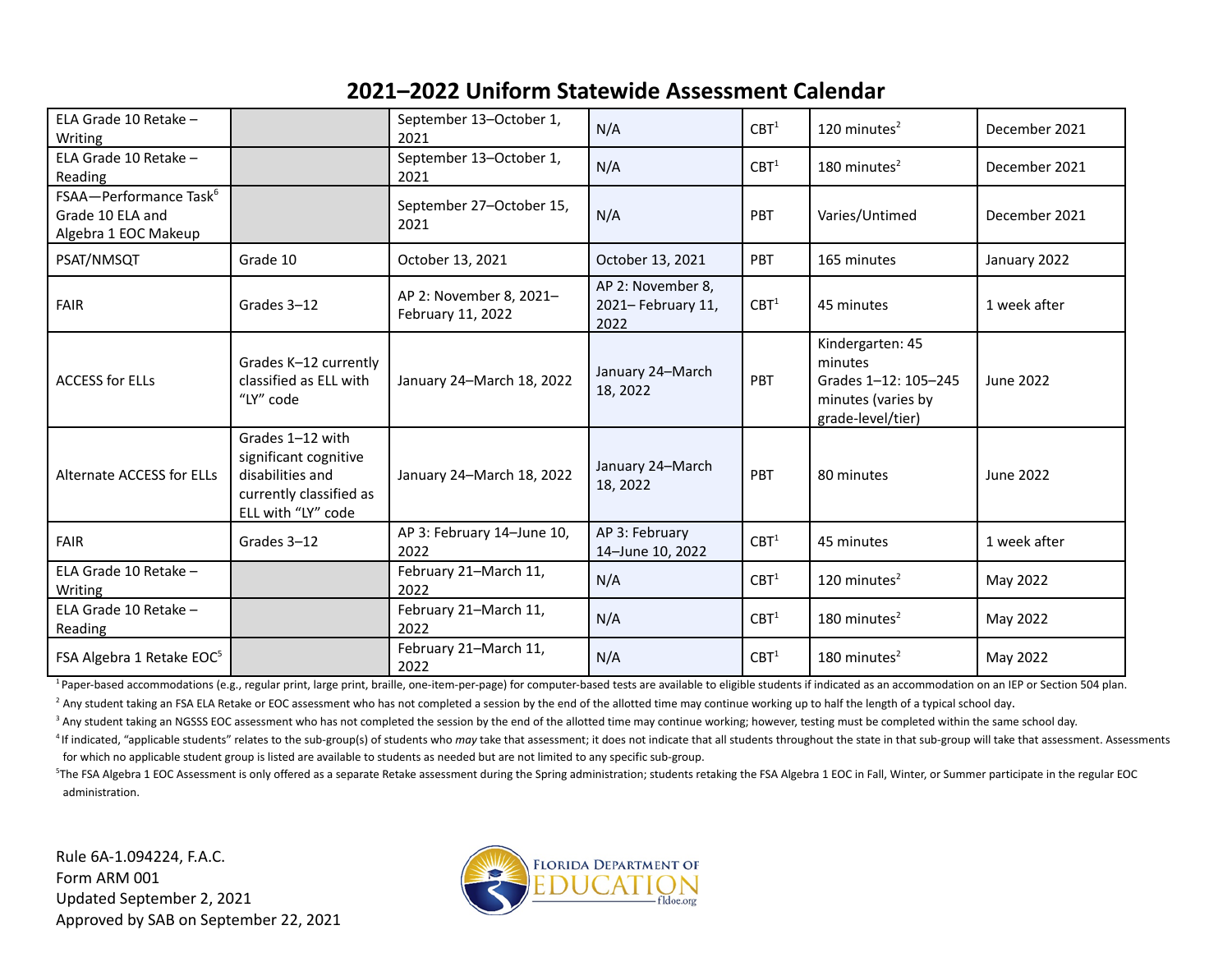#### **5. District-Required Assessment Information**

Complete the table below with assessments that are required for all schools in your district.

| <b>Assessment</b>                  | <b>Students to Be Tested</b> | <b>District Window</b>                              | <b>Mode</b> | <b>Testing Time</b> | <b>Results Expected</b> |
|------------------------------------|------------------------------|-----------------------------------------------------|-------------|---------------------|-------------------------|
| <b>Reading Running Records</b>     | Grades K-5                   | September (Fall); January<br>(Winter); May (Spring) | PBT         | 10 minutes          | 1 week                  |
|                                    |                              |                                                     |             |                     |                         |
| <b>Benchmark Assessment</b>        | Grades K-2                   | On-going to mastery                                 | PBT         | 10 minutes          | 1 week                  |
| <b>System-Optional Assessments</b> |                              |                                                     | <b>CBT</b>  |                     |                         |
| <b>STAR Early Literacy</b>         | Grade K                      | September (Fall); January                           |             | 30 minutes          | Immediate               |
|                                    |                              | (Winter); May (Spring)                              |             |                     |                         |
| <b>STAR Reading &amp; Math</b>     | Grades 1-5                   | September (Fall); January                           | <b>CBT</b>  | 40 minutes          | Immediate               |
|                                    |                              | (Winter); May (Spring)                              |             |                     |                         |
| iReady Reading & Math              | Grades 3-5                   | September (Fall); January                           | <b>CBT</b>  | 60 minutes          | Immediate               |
| <b>Diagnostics</b>                 |                              | (Winter); May (Spring)                              |             |                     |                         |
| IXL ELA & Math                     | Grades K-8                   | September (Fall); December                          | <b>CBT</b>  | 30 minutes          | Immediate               |
|                                    |                              | (Winter); March (Spring)                            |             |                     |                         |
| No Red Ink-Writing/Grammar         | Grades 3-8                   | September (Fall); April                             | <b>CBT</b>  | 30 minutes          | Immediate               |
|                                    |                              | (Spring)                                            |             |                     |                         |
| <b>ALEKS Math Diagnostic</b>       | Grades 3-9                   | Initial Assessment (August)                         | <b>CBT</b>  | 30 minutes          | Immediate               |
|                                    |                              | and monthly progress                                |             |                     |                         |
|                                    |                              | monitoring                                          |             |                     |                         |
| <b>Performance Matters-Civics</b>  | Grade 7                      | September (Fall); December                          | <b>CBT</b>  | 45 minutes          | Immediate               |
|                                    |                              | (Winter); March (Spring)                            |             |                     |                         |
| <b>USA Test Prep</b>               | Grades 6-8                   | September (Fall); January                           | <b>CBT</b>  | 45 minutes          | Immediate               |
| ELA-Reading/Writing                |                              | (Winter); May (Spring)                              |             |                     |                         |

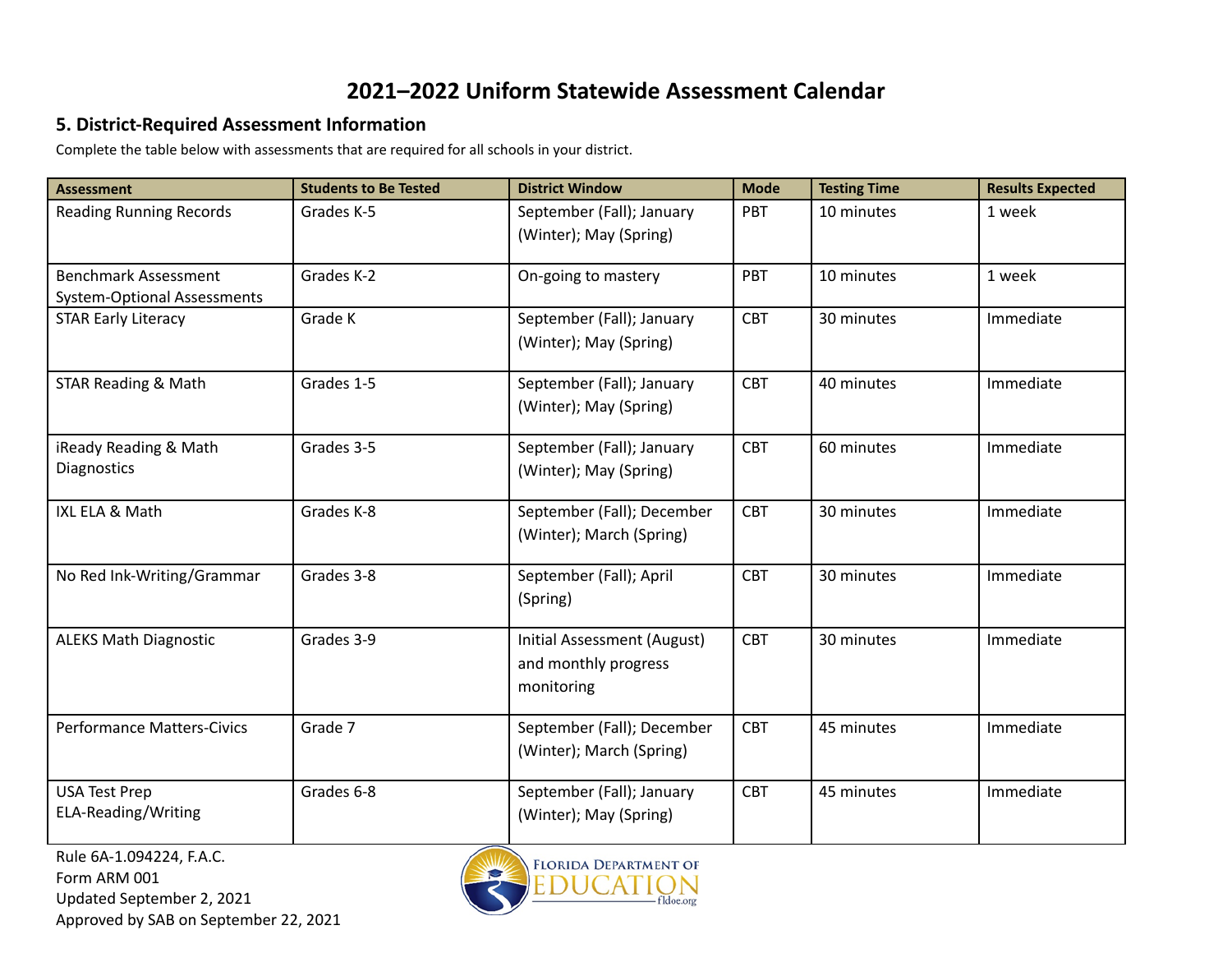| Grades 5-8  | September (Fall); January | <b>CBT</b>                               | 45 minutes     | Immediate      |
|-------------|---------------------------|------------------------------------------|----------------|----------------|
|             | (Winter); May (Spring)    |                                          |                |                |
| Grades 4-10 |                           |                                          |                | 2 weeks        |
|             |                           |                                          |                |                |
| Grades 9-12 | December (Fall semester)  | PBT/CBT                                  | 90 minutes x 4 | 1 week         |
|             |                           |                                          |                |                |
|             |                           |                                          |                |                |
|             |                           | Quarterly<br>April-May (Spring semester) | PBT/CBT        | 30-120 minutes |

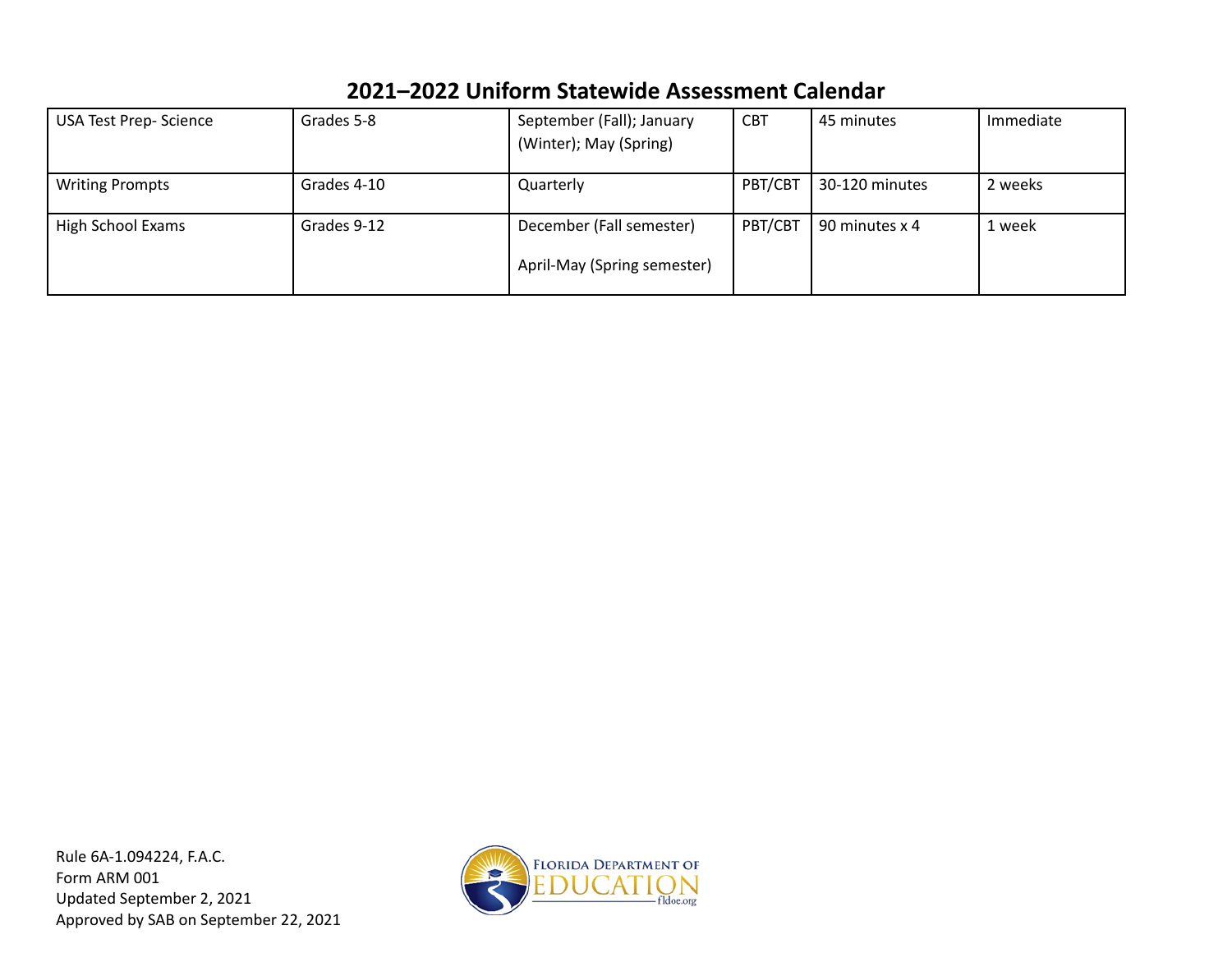#### **6. Estimates of Total Testing Time by Grade Level**

Estimates of average time for administering state-required and district-required assessments (listed in Sections 3 and 5 above) by grade level. Subject-based assessments should be included with the grade level to which they are most likely to be administered (e.g., Biology 1 with grade 9).

| Grade<br>Level | <b>Statewide Assessments</b> | <b>District Assessments</b>            | <b>Approximate Total Testing Time (In Minutes)</b> |
|----------------|------------------------------|----------------------------------------|----------------------------------------------------|
| K.             | $15 - 20$                    | Reading Running Records (4x10 min)     | 390 minutes                                        |
|                |                              | Benchmark Assessment System (6x10 min) |                                                    |
|                |                              | STAR Early Literacy (3x30 min)         |                                                    |
|                |                              | IXL ELA (3x30 min)                     |                                                    |
|                |                              | IXL Math (3x30 min)                    |                                                    |
| $\mathbf{1}$   |                              | Reading Running Records (4x10 min)     | 520 minutes                                        |
|                |                              | Benchmark Assessment System (6x10 min) |                                                    |
|                | 0                            | STAR Reading (3x40 min)                |                                                    |
|                |                              | STAR Math (3x40 min)                   |                                                    |
|                |                              | IXL ELA (3x30 min)                     |                                                    |
|                |                              | IXL Math (3x30 min)                    |                                                    |
| $\overline{2}$ |                              | Reading Running Records (4x10 min)     | 520 minutes                                        |
|                |                              | Benchmark Assessment System (6x10 min) |                                                    |
|                | 0                            | STAR Reading (3x40 min)                |                                                    |
|                |                              | STAR Math (3x40 min)                   |                                                    |
|                |                              | IXL ELA (3x30 min)                     |                                                    |
|                |                              | IXL Math (3x30 min)                    |                                                    |
| 3              |                              | Reading Running Records (4x10 min)     | 1,000 minutes                                      |
|                |                              | STAR Reading (3x40 min)                |                                                    |
|                |                              | STAR Math (3x40 min)                   |                                                    |
|                |                              | iReady Diagnostic Reading (3x60 min)   |                                                    |
|                | 320                          | iReady Diagnostic Math (3x60 min)      |                                                    |
|                |                              | IXL ELA (3x30 min)                     |                                                    |
|                |                              | IXL Math (3x30 min)                    |                                                    |
|                |                              | No Red Ink (2x30 min)                  |                                                    |
|                |                              | ALEKS Math Diagnostic (4x30 min)       |                                                    |
| 4              |                              | Reading Running Records (4x10 min)     | 1,920 minutes                                      |
|                |                              | STAR Reading (3x40 min)                |                                                    |
|                | 440                          | STAR Math (3x40 min)                   |                                                    |
|                |                              | iReady Diagnostic Reading (3x60 min)   |                                                    |
|                |                              | iReady Diagnostic Math (3x60 min)      |                                                    |

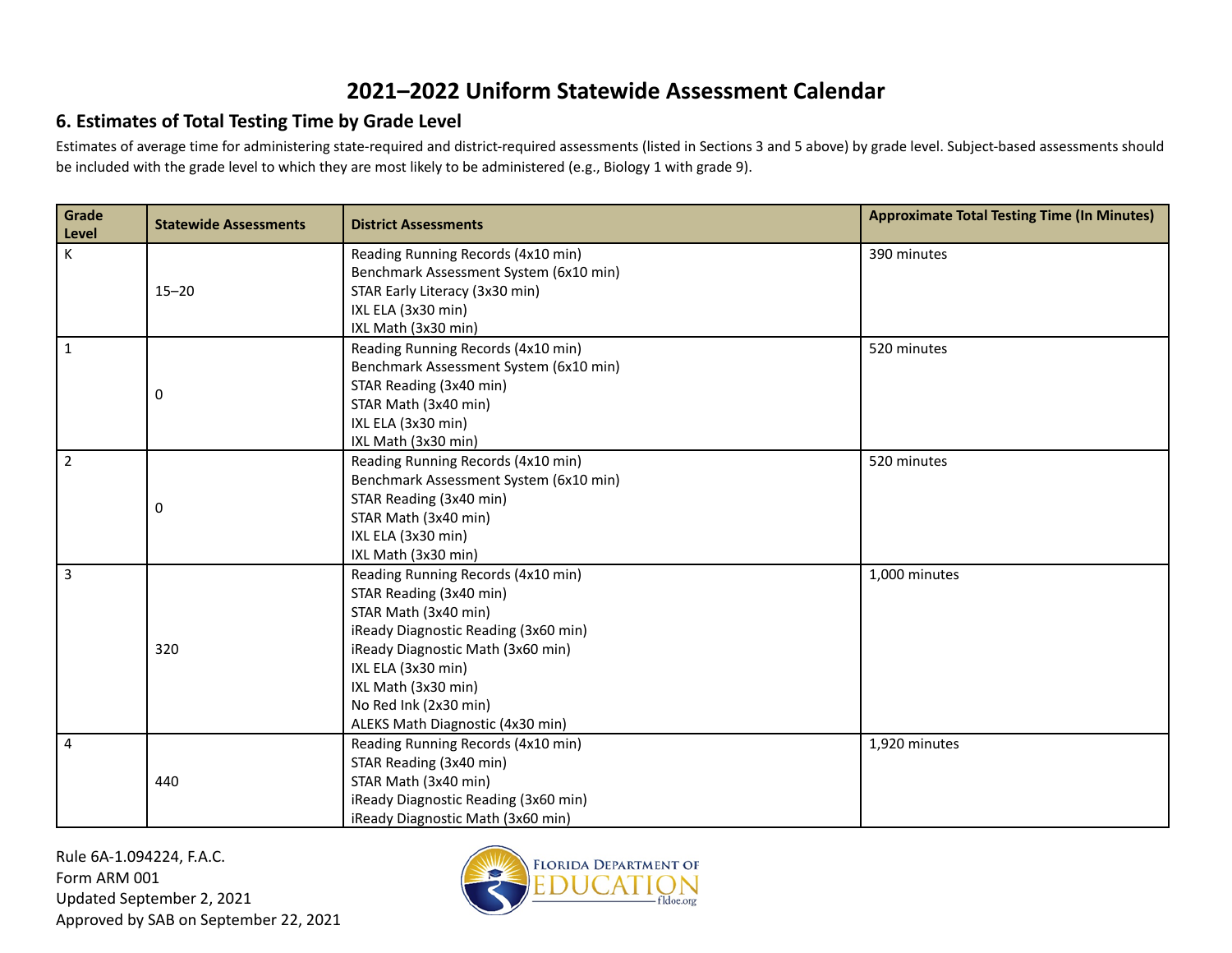|                |     | IXL ELA (3x30 min)                    |               |
|----------------|-----|---------------------------------------|---------------|
|                |     | IXL Math (3x30 min)                   |               |
|                |     | No Red Ink (2x30 min)                 |               |
|                |     | ALEKS Math Diagnostic (4x30 min)      |               |
|                |     | Writing Prompts (4x120 min)           |               |
| $\overline{5}$ |     | Reading Running Records (4x10 min)    | 2,215 minutes |
|                |     | STAR Reading (3x40 min)               |               |
|                |     | STAR Math (3x40 min)                  |               |
|                | 600 | iReady Diagnostic Reading (3x60 min)  |               |
|                |     | iReady Diagnostic Math (3x60 min)     |               |
|                |     | IXL ELA (3x30 min)                    |               |
|                |     | IXL Math (3x30 min)                   |               |
|                |     | No Red Ink (2x30 min)                 |               |
|                |     | ALEKS Math Diagnostic (4x30 min)      |               |
|                |     | USA Test Prep- Science (3x45 min)     |               |
|                |     | Writing Prompts (4x120 min)           |               |
| 6              | 470 | IXL ELA (3x30 min)                    | 1,580 minutes |
|                |     | IXL Math (3x30 min)                   |               |
|                |     | No Red Ink (2x30 min)                 |               |
|                |     | ALEKS Math Diagnostic (4x30 min)      |               |
|                |     | USA Test Prep ELA (3x45 min)          |               |
|                |     | USA Test Prep- Science (3x45 min)     |               |
|                |     | Writing Prompts (4x120 min)           |               |
|                |     |                                       |               |
| $\overline{7}$ |     | IXL ELA (3x30 min)                    | 1,875 minutes |
|                |     | IXL Math (3x30 min)                   |               |
|                |     | No Red Ink (2x30 min)                 |               |
|                |     | ALEKS Math Diagnostic (4x30 min)      |               |
|                | 630 | Performance Matters-Civics (3x45 min) |               |
|                |     | USA Test Prep ELA (3x45 min)          |               |
|                |     | USA Test Prep- Science (3x45 min)     |               |
|                |     |                                       |               |
|                |     | Writing Prompts (4x120 min)           |               |
| 8              |     | IXL ELA (3x30 min)                    | 1,740 minutes |
|                | 630 | IXL Math (3x30 min)                   |               |
|                |     | No Red Ink (2x30 min)                 |               |
|                |     | ALEKS Math Diagnostic (4x30 min)      |               |
|                |     | USA Test Prep ELA (3x45 min)          |               |
|                |     |                                       |               |
|                |     | USA Test Prep- Science (3x45 min)     |               |